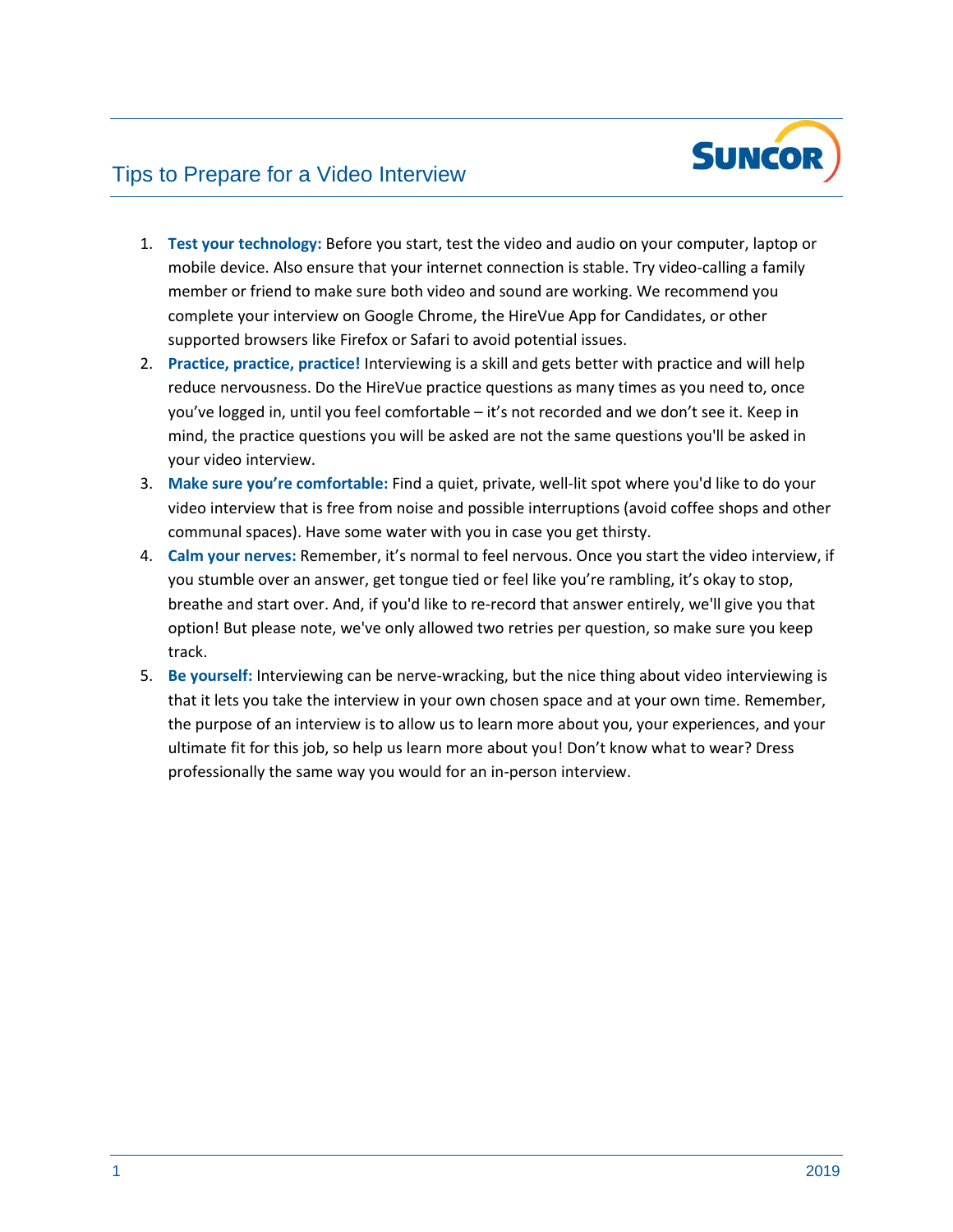

## Frequently Asked Questions

### **Q: What's a Video Interview?**

**A.** Following the resume review, we invite qualified candidates to complete a pre-recorded video interview. It's an opportunity for you to share more about yourself (other than just a written resume), at a time that's convenient for you and in the comfort of your own chosen location. You use a personal device which can connect to the internet, such as a mobile phone, laptop, desktop, or tablet. It helps our recruiters and hiring leaders learn more about your experience and qualifications. We use these videos to help eliminate bias through a consistent rating method so that every candidate is scored against the same standards. Clic[k here t](https://hirevue.secure.force.com/E2Candidate?lang=en_US)o learn about the video interview from HireVue.

### **Q: What will the experience be like?**

**A.** From your email invitation, click the link to start the practice and then the interview. Their system will then run a check to make sure that everything is working properly (an equipment check). Practice at least once (or as many time as you'd like!) in the system to make sure you can see and hear properly. Once you've practiced, proceed to the interview where you'll have 30 seconds to prepare your answer and 3 minutes to record.

### **Q: What devices are compatible?**

**A.** You can use an Android or Apple smartphone or tablet with a front-facing camera, Windows computers running Windows 7 or higher with a webcam and microphone, or an Apple computer with a webcam and microphone. Most computers have a built-in webcam and microphone or you can use an external webcam and microphone.

### **Q: How are these videos assessed/evaluated?**

**A.** While HireVue has the functionality to use Artificial Intelligence to assess body language or behavioural cues, at Suncor we are not currently using this technology in our screening process.

### **Q: Is this facial recognition technology?**

**A.** No. HireVue does not use facial recognition technology or track facial features for identity recognition purposes.

### **Q: What if I don't want to see myself on video answering questions?**

**A.** Once you start, and if you find you don't want to look at yourself talking, feel free to select the "hide video" button and a dark image outlining your shadow will appear. You will still see a faint image of yourself but it reduces the visibility and makes it less of a focus.

#### **Q: What if there are technical difficulties?**

**A.** If you experience technical difficulties connecting to the video interview, contact [HireVue customer](https://hirevue.secure.force.com/ContactHireVueSupport?lang=en_US) [support available 24/7.](https://hirevue.secure.force.com/ContactHireVueSupport?lang=en_US)

### **Q: What if I need accommodations?**

A. In the HireVue interview, you can [request](http://hirevue.force.com/ContactHireVueSupport/articles/en_US/InterviewProcess/ADA-Compliance-Steps?lang=en_US) for accommodations. For any applicants requiring additional accommodations, please advise us at [jobs@suncor.com](mailto:jobs@suncor.com), referencing your job posting number if possible.